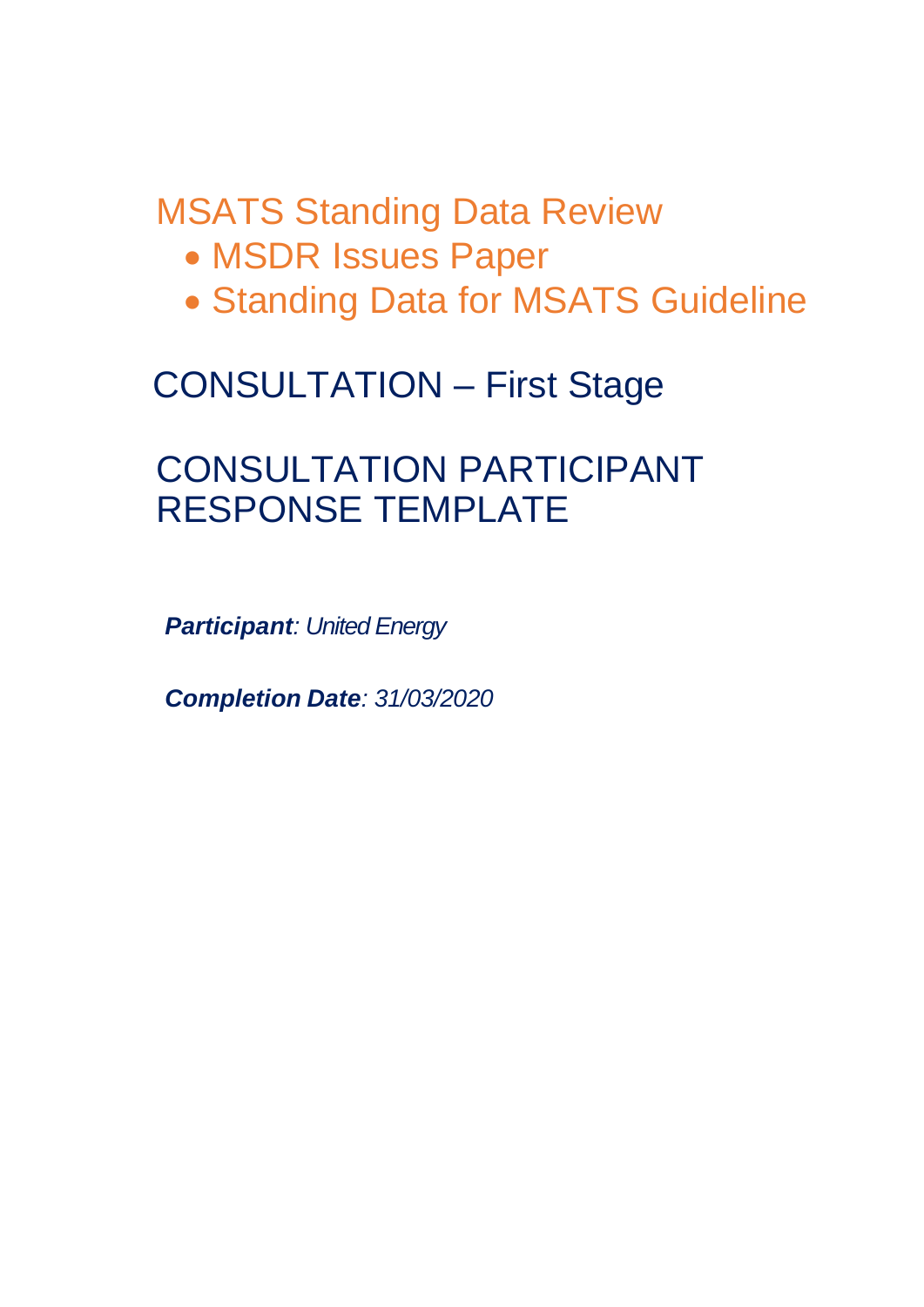# **Table of Contents**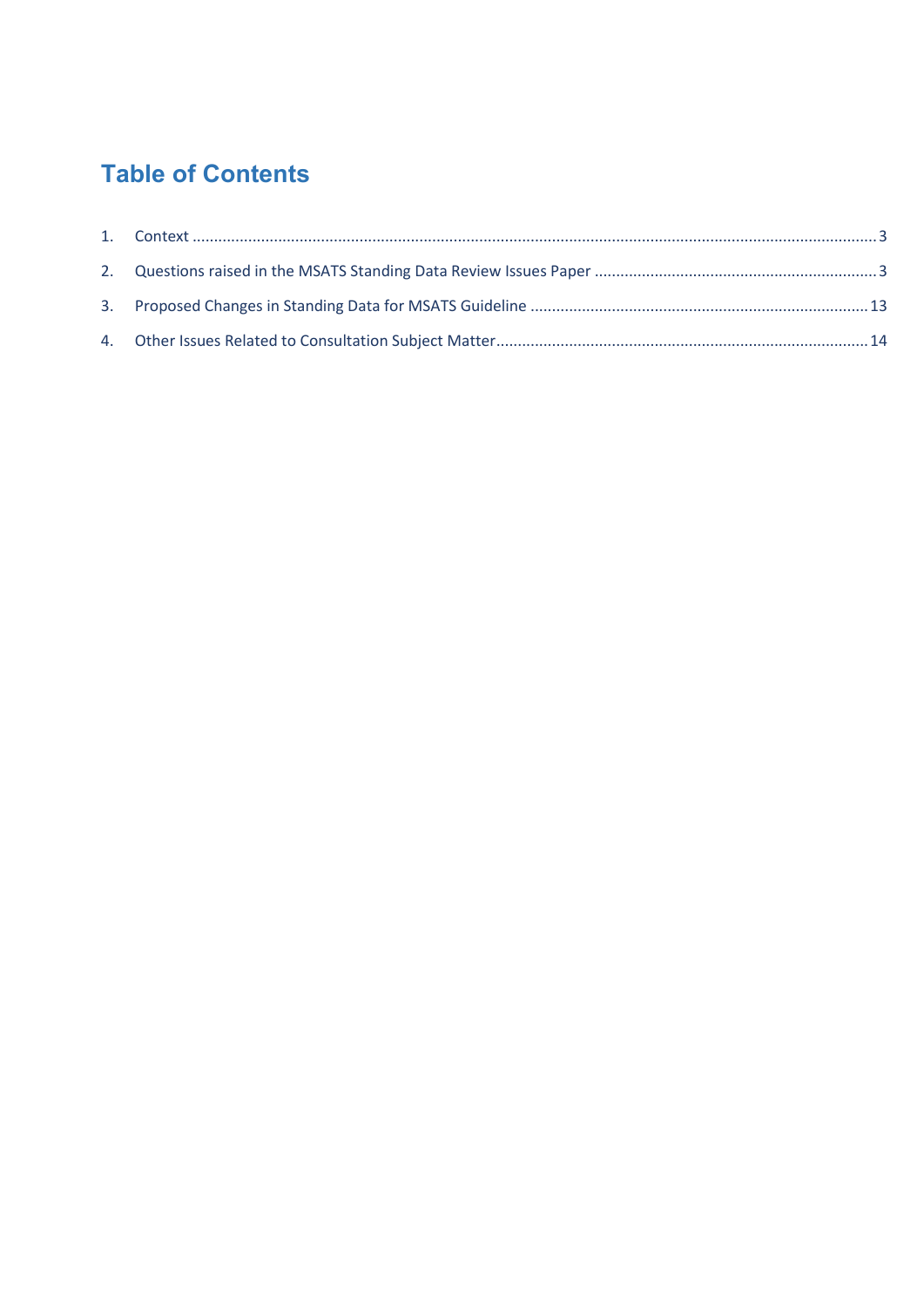## **1. Context**

This template is to assist stakeholders in giving feedback to the questions raised in the issues paper about the proposed changes to the MSATS Standing Data.

### **2. Questions raised in the MSATS Standing Data Review Issues Paper**

<span id="page-2-1"></span><span id="page-2-0"></span>

| <b>Information</b><br>Category                            | Question<br>No. | Question                                                                                                                      | <b>Participant Comments</b>                                                                                                                                                                                                                                                                                                                                                     |
|-----------------------------------------------------------|-----------------|-------------------------------------------------------------------------------------------------------------------------------|---------------------------------------------------------------------------------------------------------------------------------------------------------------------------------------------------------------------------------------------------------------------------------------------------------------------------------------------------------------------------------|
| General<br>Metering<br><b>Installation</b><br>Information | a)              | Do you support the addition of the Meter Malfunction<br>Exemption Number field to MSATS? If not, why not?                     | United Energy supports this addition.                                                                                                                                                                                                                                                                                                                                           |
|                                                           | b)              | Do you support the addition of the Meter Malfunction<br>Exemption Expiry Date field to MSATS? If not, why not?                | United Energy supports this addition.                                                                                                                                                                                                                                                                                                                                           |
|                                                           | $\mathbf{C}$    | If you do not support the addition of the suggested fields, do<br>you support the addition of the Meter Family Failure field? | United Energy supports the addition of the Meter<br>Family Failure Field and allow it to be used for<br>flagging meters that are part of a family that has<br>failed sample family testing, the same field should be<br>used for Current Transformers that are part of a<br>family that has failed sample family testing. Also see<br>our answers to (i) and (I) further below. |

#### 2.1 Metering Installation Information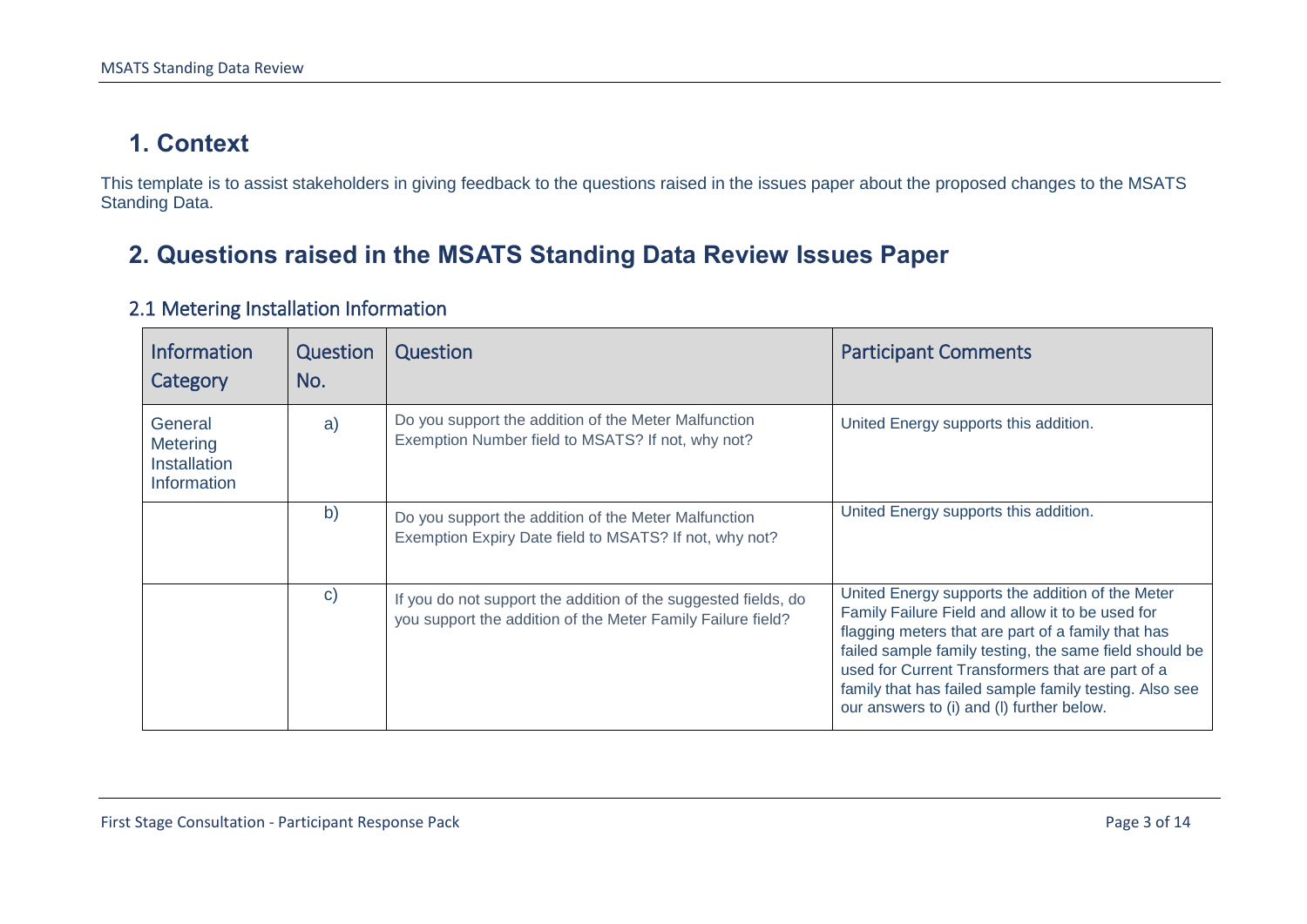| <b>Information</b><br>Category | Question<br>No. | Question                                                                                                                                                                                                                                                                              | <b>Participant Comments</b>                                                                                                                                                                                                                                                                               |
|--------------------------------|-----------------|---------------------------------------------------------------------------------------------------------------------------------------------------------------------------------------------------------------------------------------------------------------------------------------|-----------------------------------------------------------------------------------------------------------------------------------------------------------------------------------------------------------------------------------------------------------------------------------------------------------|
|                                | $\mathsf{d}$    | If you do not support the amendments proposed by AEMO,<br>which ones and why?                                                                                                                                                                                                         | N/A                                                                                                                                                                                                                                                                                                       |
|                                | e)              | What enumerations can be made for the Meter Use codes that<br>would be useful for the market?                                                                                                                                                                                         | United Energy does not hold a position on this<br>matter.                                                                                                                                                                                                                                                 |
|                                | f)              | There are several existing fields that AEMO proposes<br>removing from MSATS Standing Data. Do you see any value<br>in their retention for the market? If so, please outline it.                                                                                                       | United Energy agrees with the removal of these<br>fields.                                                                                                                                                                                                                                                 |
|                                | g)              | Meter Constant may be a relevant field for older equipment as<br>it refer to intrinsic constraint of meter in Wh/pulse. Is there<br>value to this field for the market and, if so, is there another<br>field that the constant could be listed in?                                    | United Energy does not hold a position on this<br>matter.                                                                                                                                                                                                                                                 |
|                                | h)              | A majority of workshop attendees did not support the inclusion<br>of the aforementioned industry-proposed fields as they would<br>not provide value to the market as a whole. Are any of them<br>worth further consideration? If so, why and what value do they<br>add to the market? | United Energy does not support the inclusion of the<br>proposed fields.                                                                                                                                                                                                                                   |
|                                | i)              | Do you have any other comments regarding the general<br>Metering Installation Information fields?                                                                                                                                                                                     | United Energy seeks clarification on section 3.1.1.<br>Table 1 (page 8) of the Issues paper, states that<br>Last Test Date will be repurposed and will be a<br>mandatory field. Further down in the table it states<br>Meter Test Accuracy will be amended to be in date<br>format with a pass/fail flag. |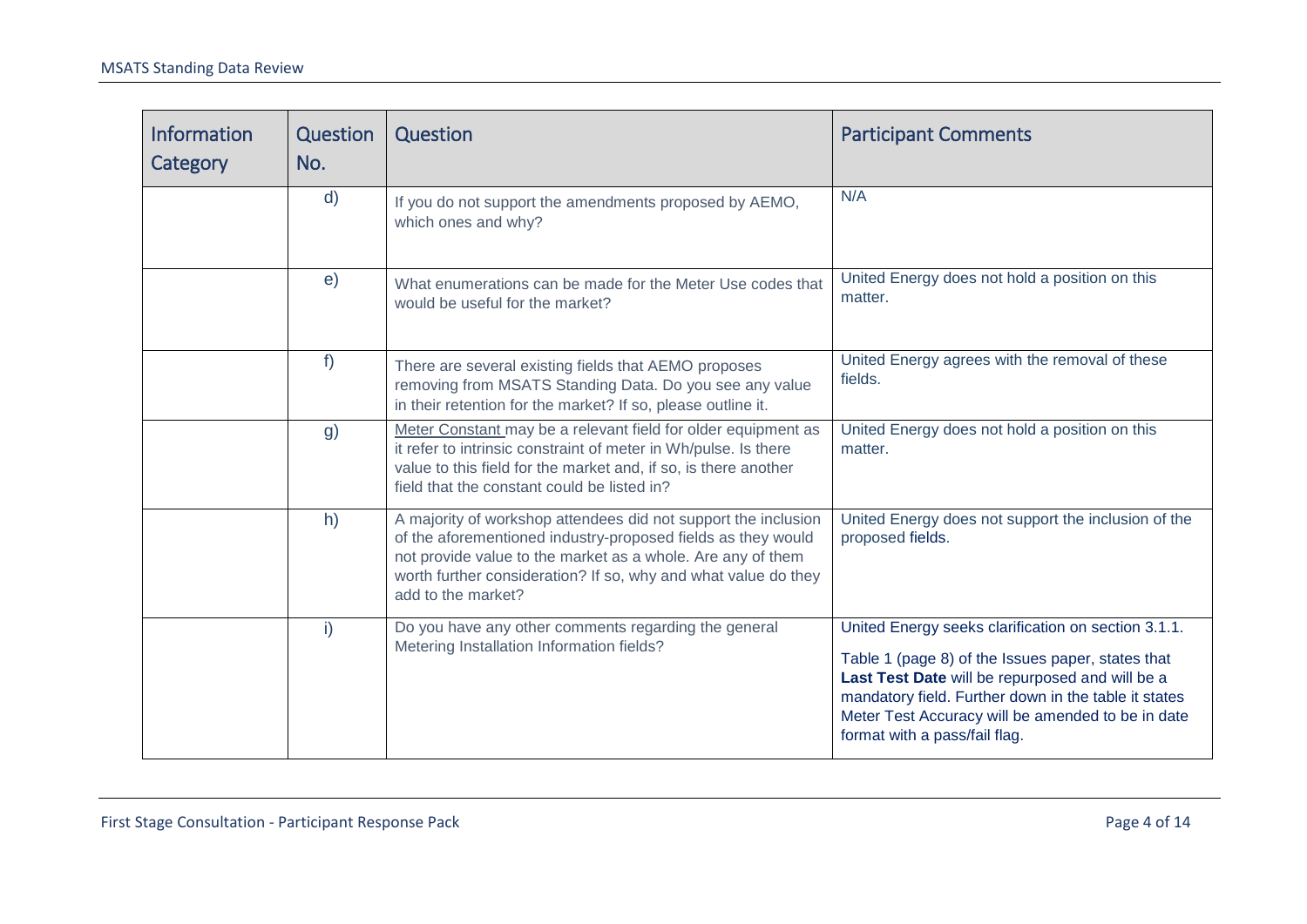| <b>Information</b><br>Category | Question<br>No. | Question | <b>Participant Comments</b>                                                                                                                                                                                                                                                                                                                                                                                                  |
|--------------------------------|-----------------|----------|------------------------------------------------------------------------------------------------------------------------------------------------------------------------------------------------------------------------------------------------------------------------------------------------------------------------------------------------------------------------------------------------------------------------------|
|                                |                 |          | Table 2 (page 10) outlines the fields that will be<br>removed from MSATS. For Last Test Date states.<br>'Assuming the Meter Test Result Accuracy field will<br>be implemented as described, this field will be<br>redundant and can be removed.'                                                                                                                                                                             |
|                                |                 |          | United Energy strongly recommends the 'Last Test<br>Date' field be retained with the date of the test,<br>otherwise the results of the test recorded in 'Meter<br>Test Accuracy' will be meaningless.                                                                                                                                                                                                                        |
|                                |                 |          | Also, we (and assumingly most other MP's) replace<br>any meter, at time of test, that fails the meter<br>accuracy test (this is true for us with our 100% CT<br>meter testing as well as our AS1284.13 Sample<br>testing of direct connected meters). In this instance,<br>there appears little point to have a mandatory field to<br>record the pass/fail results (and particularly the fail<br>result) of a removed meter? |
|                                |                 |          | The installed meter serial number will then change in<br>the NMI standing data from the failed meter to the<br>replacement meter and the pass /fail flag will appear<br>to be totally irrelevant to the newly installed meter?                                                                                                                                                                                               |
|                                |                 |          | However, we also test direct connected meters as<br>part of a family, and where a family is 'failed' through<br>sample testing, there is a need to be able to flag 'all'<br>meters in that family with a Family Fail Flag, as<br>those other meters will not have been replaced                                                                                                                                              |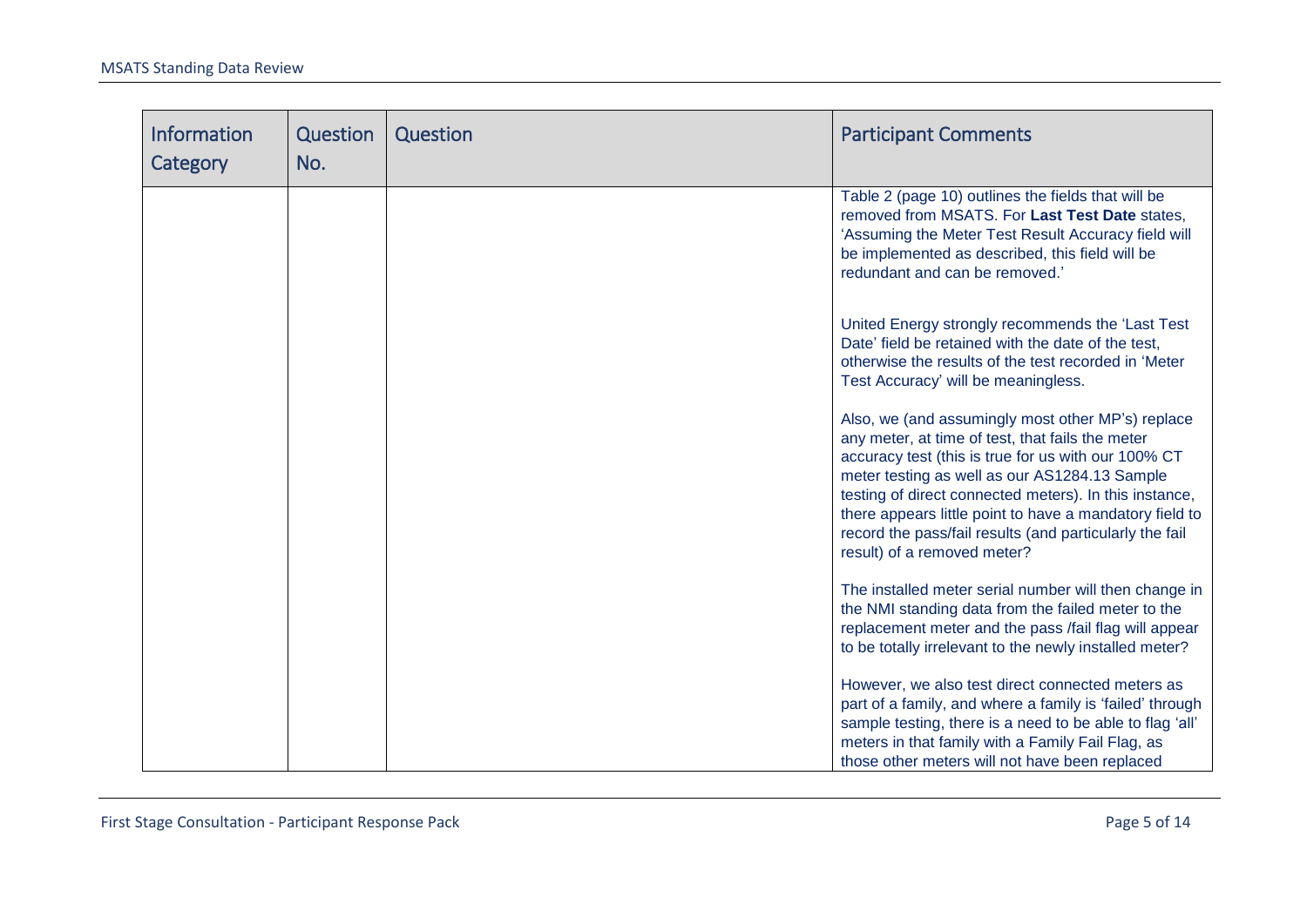| Information<br>Category                                | Question<br>No. | Question                                                                                                                                                    | <b>Participant Comments</b>                                                                                                                                                                                                                                                                                                                                                                                                                                                                                                                                                                                                                                                                                                                                                                                                                                             |
|--------------------------------------------------------|-----------------|-------------------------------------------------------------------------------------------------------------------------------------------------------------|-------------------------------------------------------------------------------------------------------------------------------------------------------------------------------------------------------------------------------------------------------------------------------------------------------------------------------------------------------------------------------------------------------------------------------------------------------------------------------------------------------------------------------------------------------------------------------------------------------------------------------------------------------------------------------------------------------------------------------------------------------------------------------------------------------------------------------------------------------------------------|
|                                                        |                 |                                                                                                                                                             | during the sample testing process.<br>If test result pass/fail details are going to replace or<br>enhance the 'Last Test Date' record, then this should<br>be itemised for not only the meter itself, but other<br>components of the metering installation including LV<br><b>Current Transformers and HV Voltage Transformers</b><br>and HV Current Transformers.<br>The "Last Test Date" Field should also be able to<br>record the last test year of a Family Test, where the<br>individual meters (or LVCT's) have not been tested,<br>but are covered by sample testing within their family<br>in that year, and in that case "Family Test 2020"<br>should be entered.<br>Should a family failure occur (of sample tested<br>meters or LVCT's) then all members of the family<br>should have their failure recorded in the "Meter<br>Family Failure Field see (c). |
| Metering<br>Installation<br>Transformer<br>Information | j)              | Do you agree to AEMO's proposal with regards to splitting<br>transformer information into CT and VT?                                                        | United Energy supports splitting transformer<br>information into CT and VT, provided it only applies<br>to new sites or where work is performed post the<br>introduction of this change.                                                                                                                                                                                                                                                                                                                                                                                                                                                                                                                                                                                                                                                                                |
|                                                        | $\mathsf{k}$    | Do you agree to AEMO's proposal with regards to adding new<br>transformer information fields which includes: CT/VT Accuracy<br>Class, CT/VT Last Test Date? | United Energy supports splitting transformer<br>information into CT and VT, provided it only applies<br>to new sites or where work is performed post the<br>introduction of this change.                                                                                                                                                                                                                                                                                                                                                                                                                                                                                                                                                                                                                                                                                |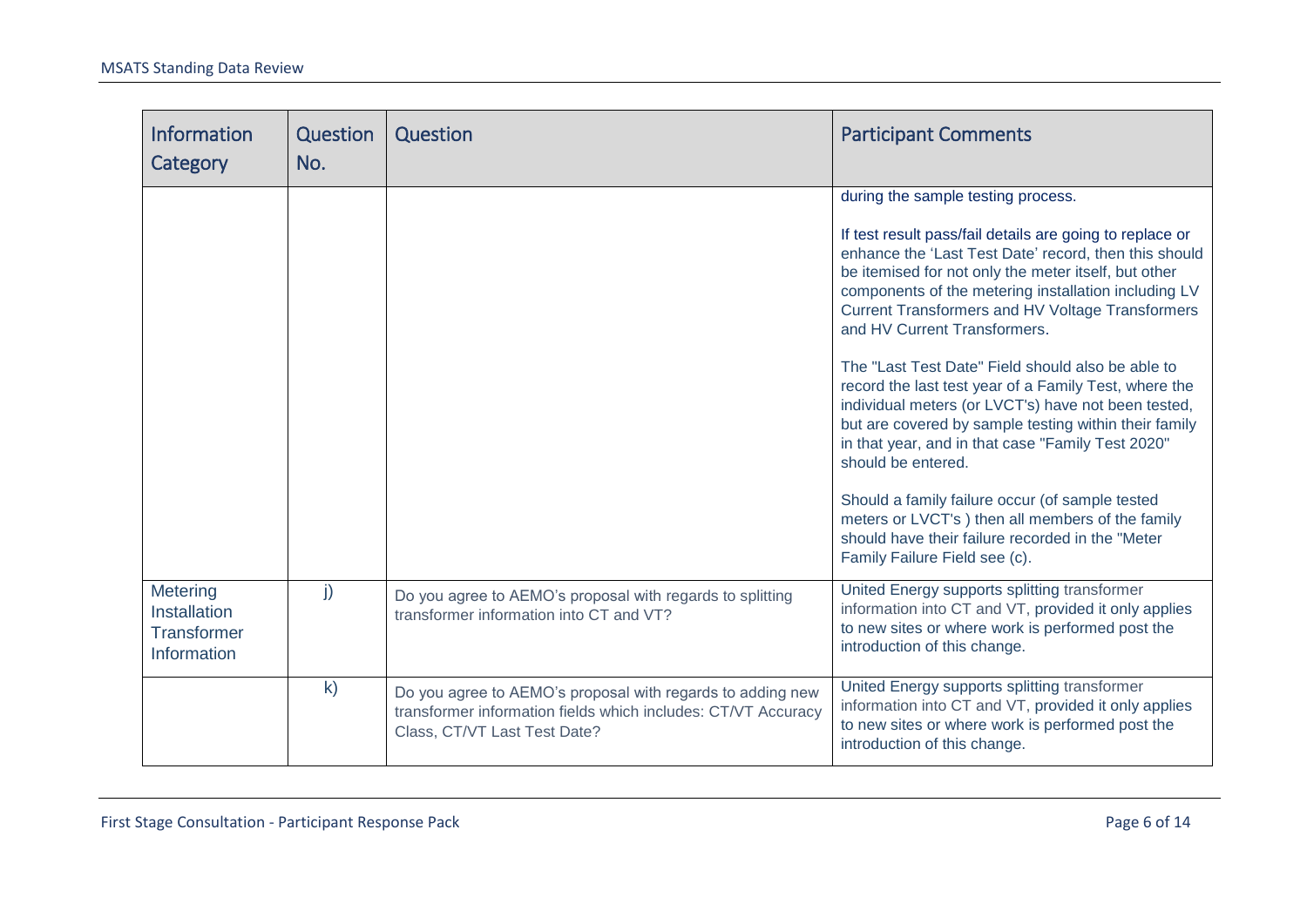| <b>Information</b><br>Category       | Question<br>No. | Question                                                                                                                                                                                                                                                          | <b>Participant Comments</b>                                                                                                                                                                                                                                                                                                                                                                                                                                                                                                         |
|--------------------------------------|-----------------|-------------------------------------------------------------------------------------------------------------------------------------------------------------------------------------------------------------------------------------------------------------------|-------------------------------------------------------------------------------------------------------------------------------------------------------------------------------------------------------------------------------------------------------------------------------------------------------------------------------------------------------------------------------------------------------------------------------------------------------------------------------------------------------------------------------------|
|                                      | $\vert$         | Do you agree with the validations proposed by AEMO for the<br>transformer information fields? If not, please provide other<br>types of validations that can be applied.                                                                                           | United Energy believes the treatment of family<br>testing of LVCT's need to be addressed, where the<br>sample testing of a set of CT's, each with their own<br>test dates, should when completed allow for the<br>remaining CT's in that family to be labelled as<br>"Family Test 2020" etc. This will confirm they have<br>not been individually tested but covered by the<br>family sampling process.<br>Where an LVCT Family fails, that CT Family failure<br>should be recorded in the "Meter Family Failure<br>Field" see (c). |
|                                      | m)              | Do you agree to not to add CT/VT serial number fields, and if<br>you do not agree, can you propose solutions for adding those<br>fields in (i.e. new NMI devices table) and will adding them<br>provide more benefit than costs to your business and<br>customers | United Energy agrees to not add CT/VT serial<br>number fields.                                                                                                                                                                                                                                                                                                                                                                                                                                                                      |
| <b>Register Level</b><br>Information | n)              | Do you agree with amending the fields Controlled Load and<br>Time of Day to include enumerated list of values? If Yes, what<br>values can be in the enumerated list for the fields:<br><b>Controlled Load</b><br>Time of Day                                      | United Energy does not agree with amending these<br>fields as the amendments do not create any benefit<br>for the distributor. Load control could be dynamically<br>controlled by distributor's which would make these<br>amendments redundant.                                                                                                                                                                                                                                                                                     |
|                                      | $\circ)$        | Do you agree with AEMO's proposal to remove the following<br>fields?                                                                                                                                                                                              | United Energy supports AEMO's proposal.                                                                                                                                                                                                                                                                                                                                                                                                                                                                                             |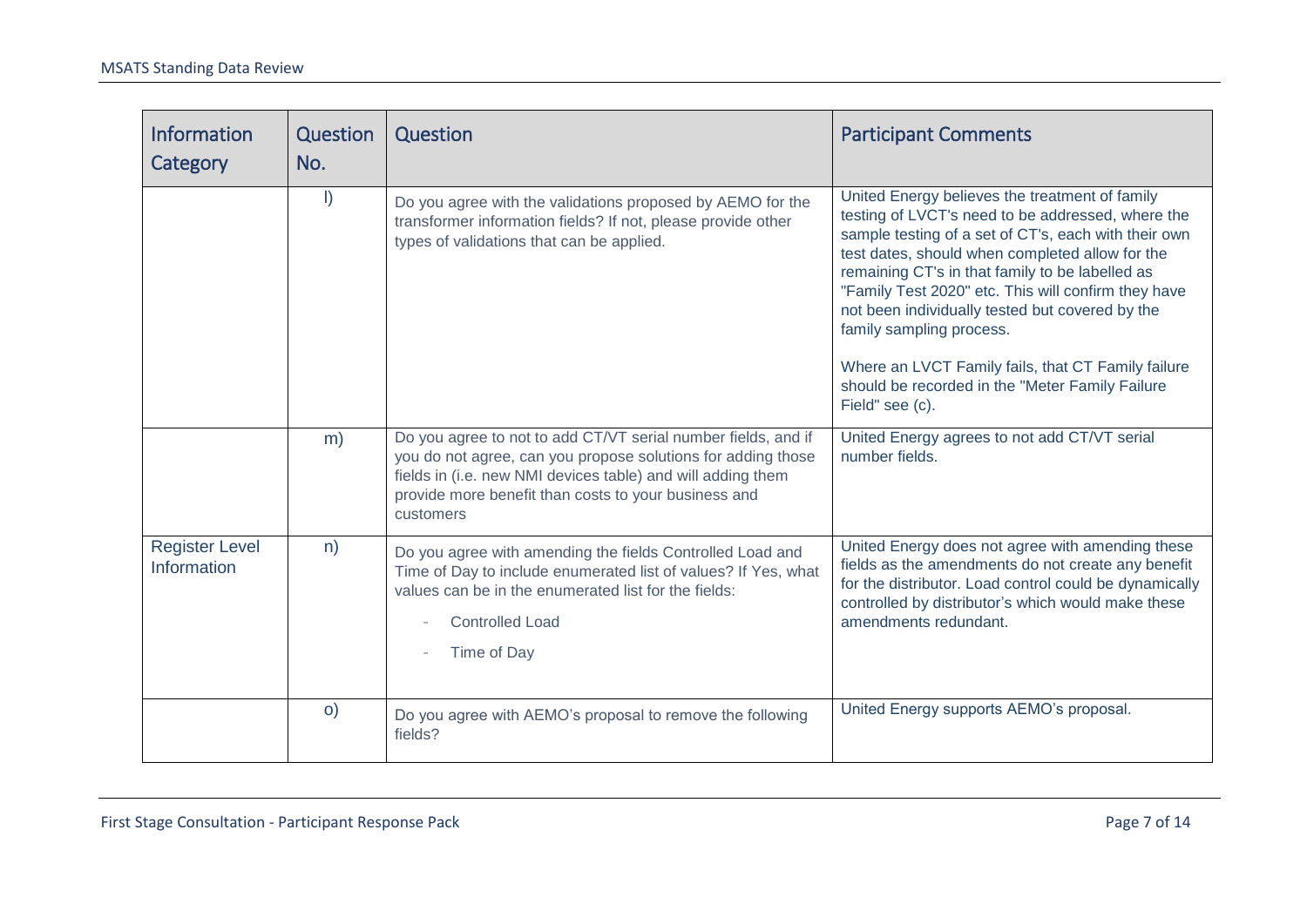| Information<br>Category                             | Question<br>No. | Question                                                                                                            | <b>Participant Comments</b>                                                                                                                                                                                                                                                             |
|-----------------------------------------------------|-----------------|---------------------------------------------------------------------------------------------------------------------|-----------------------------------------------------------------------------------------------------------------------------------------------------------------------------------------------------------------------------------------------------------------------------------------|
|                                                     |                 | Demand1<br>Demand <sub>2</sub><br><b>Network Additional Information</b>                                             |                                                                                                                                                                                                                                                                                         |
| Connection and<br>Metering point<br><b>Details</b>  | p)              | Do you agree with the proposal to include the Connection<br>Configuration field as described above? Why/why not?    | United Energy supports AEMO's proposal.                                                                                                                                                                                                                                                 |
|                                                     | q)              | Are there any connection configurations that could not be<br>contained in the above Connection Configuration field? | United Energy does not have any other meaningful<br>configurations that are justified for inclusion.                                                                                                                                                                                    |
| <b>Shared Isolation</b><br><b>Points Flag Field</b> | r)              | Are the values sufficient? What additional information should<br>be provided, and how could it be validated?        | United Energy strongly recommends that only a Yes<br>or blank is required. We believe that authenticating<br>or updating the No's will create unnecessary work<br>without achieving any benefit. If the field is blank it<br>should be assumed that shared isolation does not<br>exist. |
|                                                     | s)              | Should "Unknown" be able to be changed into "Yes" / "No"?                                                           | United Energy strongly recommends that only a Yes<br>or blank is required. We believe that authenticating<br>or updating the No's will create unnecessary work<br>without achieving any benefit. If the field is blank it<br>should be assumed that shared isolation does not<br>exist. |
| Metering<br>Installation                            | t)              | Do you support the deletion of Additional Site Information?                                                         | United Energy supports this deletion.                                                                                                                                                                                                                                                   |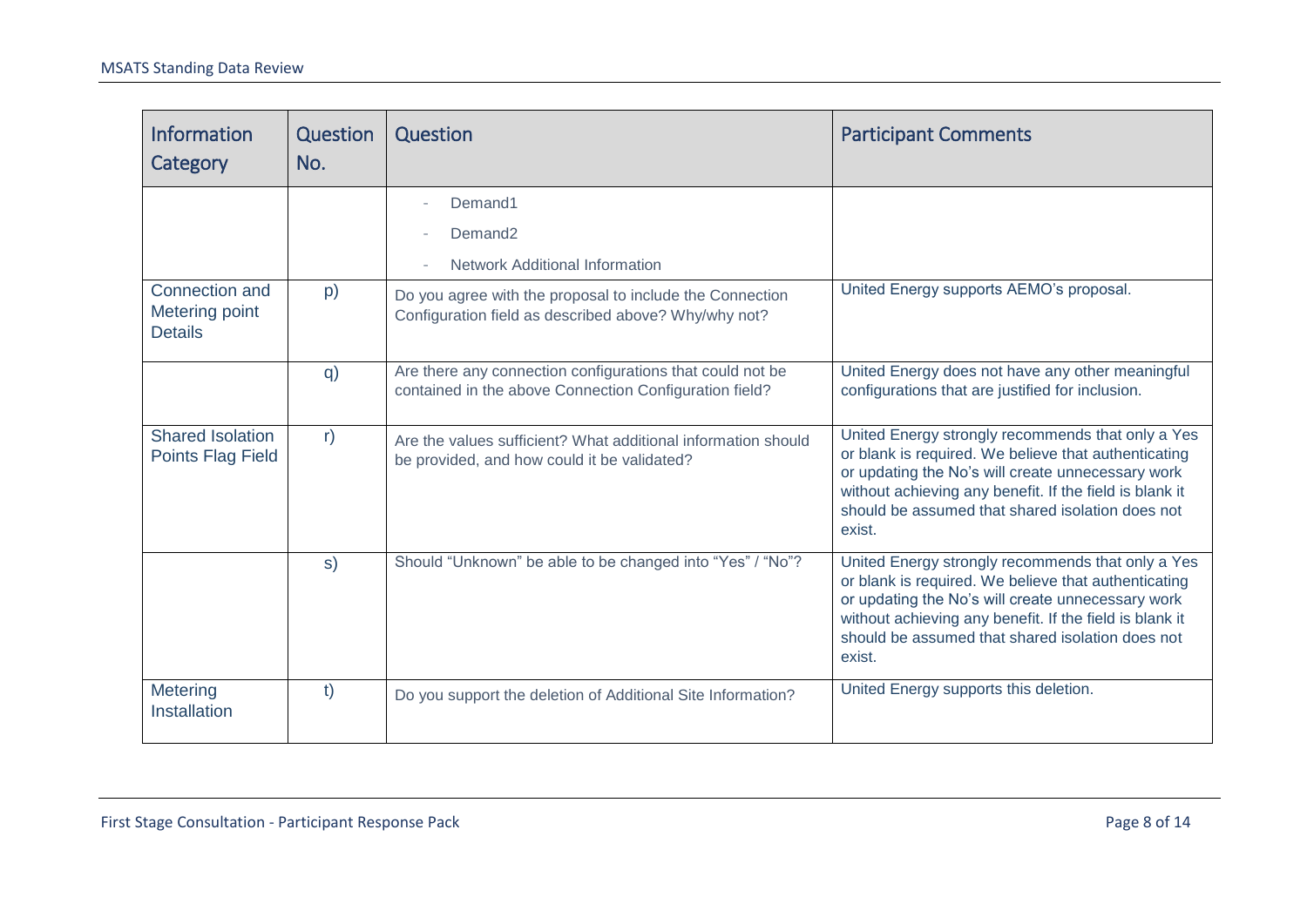| Information<br>Category | Question<br>No. | Question                                                                                                                                                                                                                                        | <b>Participant Comments</b>                                                                                                                                                                                                               |
|-------------------------|-----------------|-------------------------------------------------------------------------------------------------------------------------------------------------------------------------------------------------------------------------------------------------|-------------------------------------------------------------------------------------------------------------------------------------------------------------------------------------------------------------------------------------------|
| Location<br>Information |                 |                                                                                                                                                                                                                                                 |                                                                                                                                                                                                                                           |
|                         | u)              | Are there any pieces of information that would be useful to<br>explicitly flag for inclusion in the Meter Location field? (these<br>can be included in the definition of the field)                                                             | United Energy does not hold a position on this<br>matter.                                                                                                                                                                                 |
|                         | V)              | Does your organisation support the mandatory provision of<br>GPS coordinates for all rural sites?                                                                                                                                               | United Energy supports the provision of GPS<br>coordinates for all, not just rural sites. This should<br>apply only to new connections, meter exchanges or<br>changes in the Meter Provider role post the<br>introduction of this change. |
|                         | W)              | If the provision of GPS coordinates for all rural NMIs were<br>made mandatory, does your organisation support the use of<br>"Designated regional area postcodes" to define "rural"? If not,<br>what alternative would your organisation prefer? | United Energy supports the provision of GPS<br>coordinates for all, not just rural sites.                                                                                                                                                 |
|                         | $\mathsf{x})$   | Does your organisation support the mandatory provision of<br>GPS coordinates for any sites with an MRIM meter?                                                                                                                                  | United Energy supports the provision of GPS<br>coordinates for sites with an MRIM meter.                                                                                                                                                  |
|                         | <b>y</b> )      | Does your organisation support the mandatory provision of<br>GPS coordinates for any new installations?                                                                                                                                         | United Energy supports the provision of GPS<br>coordinates for new installations.                                                                                                                                                         |
|                         | Z)              | Does your organisation believe that the provision of this<br>information should be made mandatory for any other<br>scenarios?                                                                                                                   | United Energy supports the provision of GPS<br>coordinates post a meter replacement or meter<br>churn.                                                                                                                                    |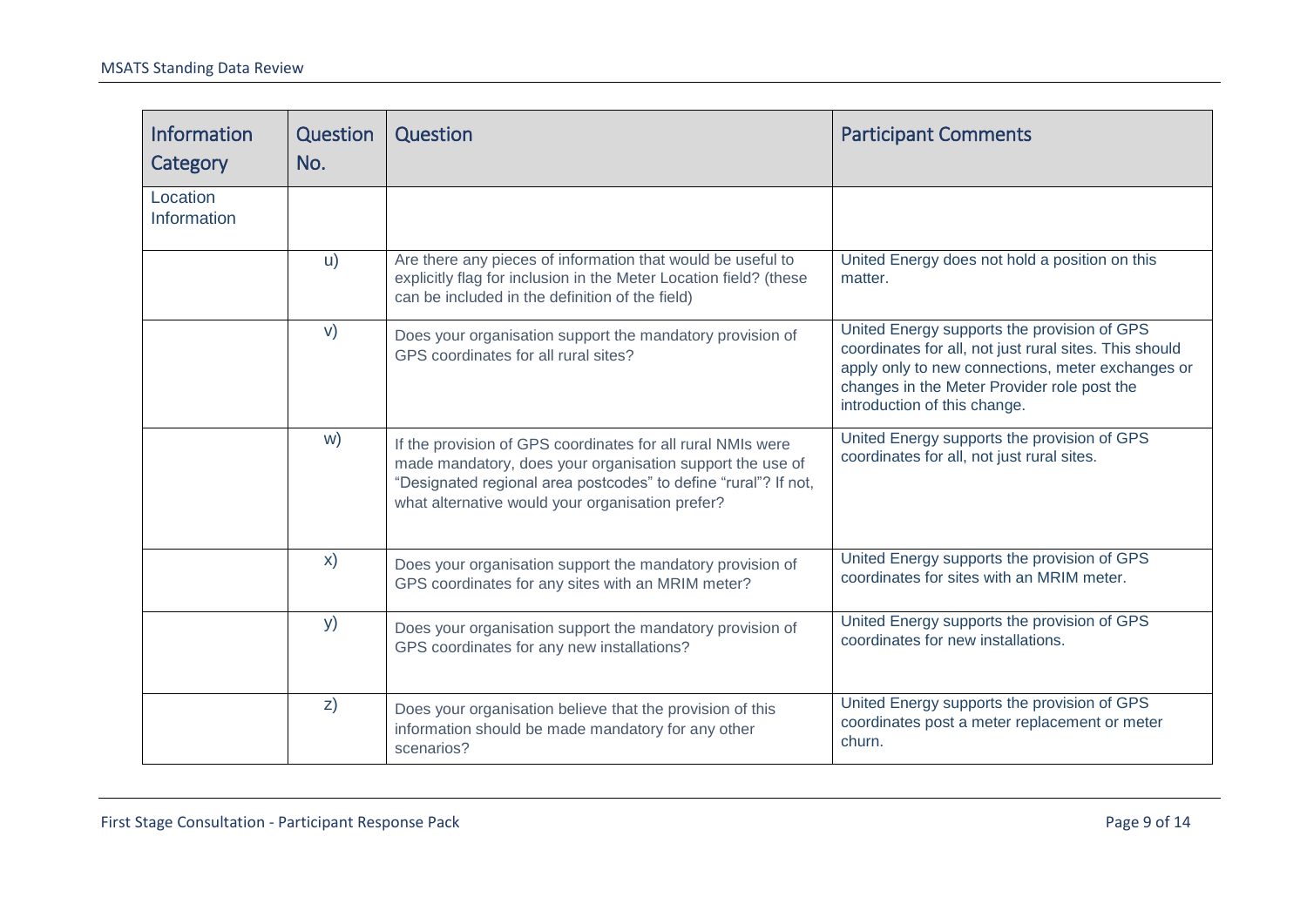| <b>Information</b><br>Category                       | Question<br>No. | Question                                                                                                                                                                                                                                                                                                                                                                                          | <b>Participant Comments</b>                                                                                                                                                         |
|------------------------------------------------------|-----------------|---------------------------------------------------------------------------------------------------------------------------------------------------------------------------------------------------------------------------------------------------------------------------------------------------------------------------------------------------------------------------------------------------|-------------------------------------------------------------------------------------------------------------------------------------------------------------------------------------|
|                                                      | aa)             | Does your organisation believe that the provision of this<br>information should be made required for any other scenarios?                                                                                                                                                                                                                                                                         | United Energy supports the provision of GPS<br>coordinates post a meter replacement or meter<br>churn.                                                                              |
|                                                      | bb)             | Bearing in mind that GPS coordinates to four decimal places<br>allow identification to the nearest 10 metres, that GPS<br>coordinates to five decimal places allows identification to the<br>nearest metre, and that GPS coordinates to six decimal<br>places allows identification to the nearest 10 centimetres, if<br>the field is added should it be to four, five, or six decimal<br>places? | United Energy recommends that 5 decimal places is<br>about right as there is no additional benefit in being<br>any more exact. Accuracy to within a meter is more<br>than adequate. |
| Meter Read and<br><b>Estimation</b><br>Information   | cc)             | Do you agree with AEMO's proposal to amend or remove the<br>meter read and estimation information as per the proposal<br>above, if not please specify which ones you do not agree with<br>and why?                                                                                                                                                                                                | United Energy supports AEMO's proposal.                                                                                                                                             |
| <b>Meter</b><br><b>Communications</b><br>Information | dd)             | Do you agree with AEMO's proposal to remove the meter<br>communications information fields as per the proposal above,<br>if not please specify which ones you do not agree with and<br>why?                                                                                                                                                                                                       | United Energy supports AEMO's proposal.                                                                                                                                             |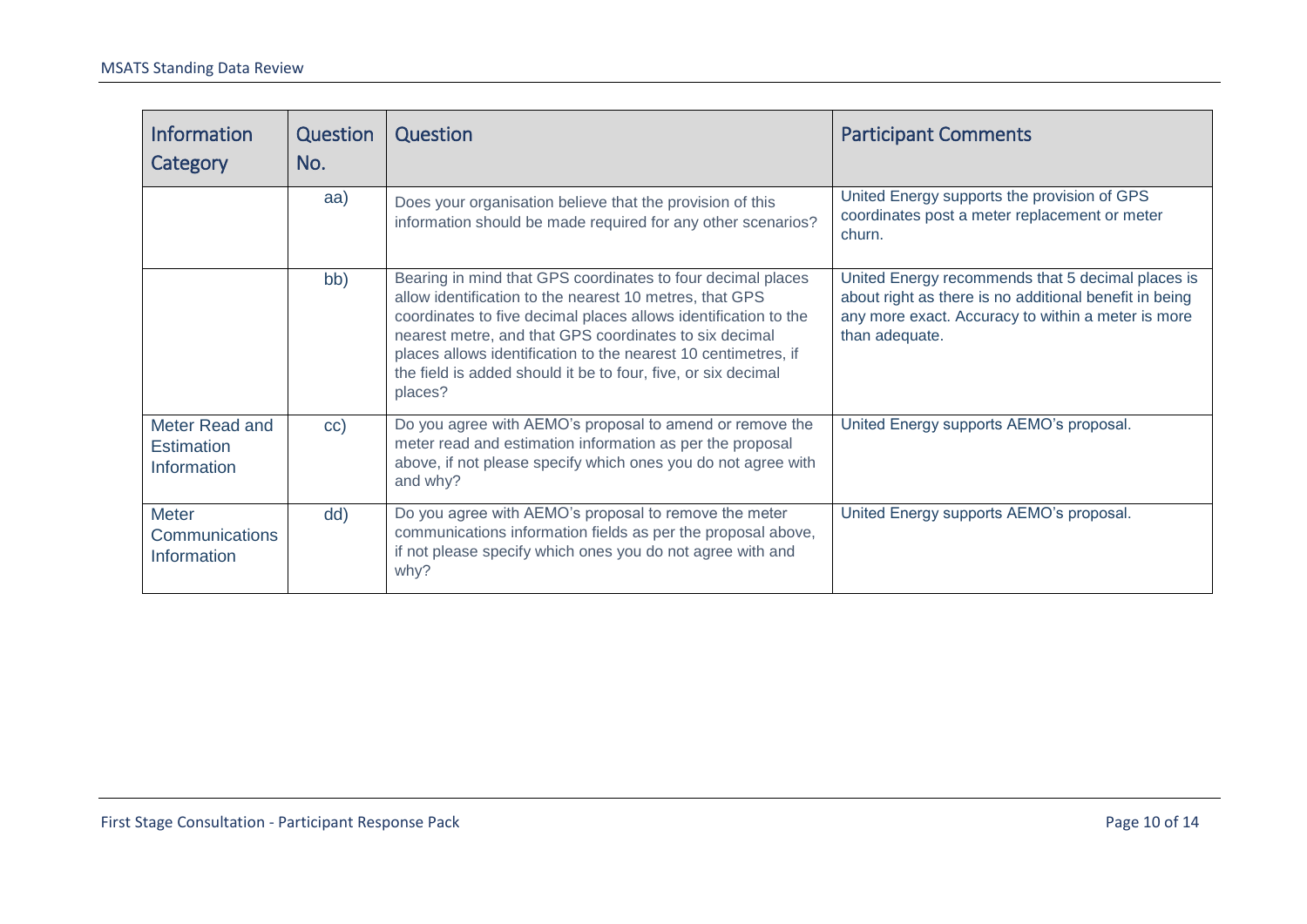#### 2.2 NMI details

| <b>Information</b><br>Category     | Question<br>No. | Question                                                                                                                                                                                                                                                                | <b>Participant Comments</b>                                                                                                                                                          |
|------------------------------------|-----------------|-------------------------------------------------------------------------------------------------------------------------------------------------------------------------------------------------------------------------------------------------------------------------|--------------------------------------------------------------------------------------------------------------------------------------------------------------------------------------|
| <b>Address</b><br><b>Structure</b> | ee)             | Do you agree with the proposal to remove unstructured<br>address fields, following a period for data holders to clean<br>their existing data?                                                                                                                           | United Energy does not support the removal of<br>unstructured address fields. We don't see any<br>benefit in doing so and it would only result in<br>additional cost and complexity. |
|                                    | ff)             | Are there any reasons to keep the Unstructured Address<br>fields, given that additional locational information (e.g. "pump<br>by the dam") can be provided in other fields, e.g. Location<br>Descriptor where we have proposed to lengthen the<br>characters available? | United Energy does not support the removal of<br>unstructured address fields. We don't see any<br>benefit in doing so and it would only result in<br>additional cost and complexity. |
|                                    | gg)             | Do you agree with the proposal to add G-NAF PID to MSATS<br>if the data were populated by AEMO on the basis of structured<br>address (as is currently done for DPIDs) and thereafter by<br>LNSP <sub>s</sub> ?                                                          | United Energy does not support the use of G-NAF<br>PID as the benefits would not outweigh the cost and<br>complexity of introducing this change.                                     |
|                                    | hh)             | Do you agree with the proposal to add G-NAF PID to MSATS<br>if the data were populated entirely by LNSPs?                                                                                                                                                               | United Energy does not support this proposal.                                                                                                                                        |
|                                    | $\mathsf{ii}$   | If AEMO were to add the G-NAF PID field (which would<br>uniquely identify a physical address), do participants believe<br>there is use in keeping the DPID field?                                                                                                       | United Energy does not support the use of G-NAF<br>PID and recommends AEMO retains the DPID field.                                                                                   |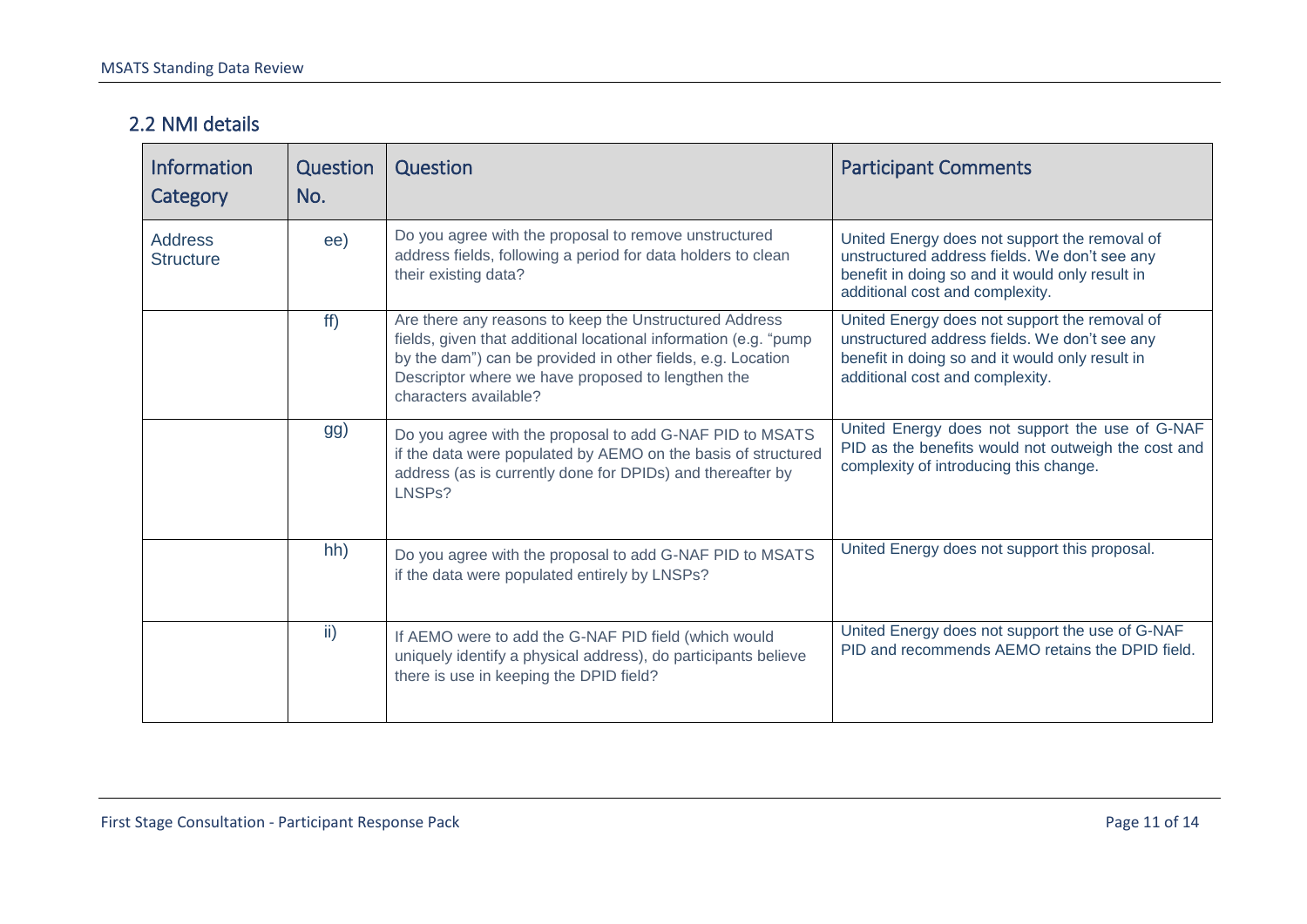| <b>Information</b><br>Category               | Question<br>No. | Question                                                                                                   | <b>Participant Comments</b>                                            |
|----------------------------------------------|-----------------|------------------------------------------------------------------------------------------------------------|------------------------------------------------------------------------|
|                                              | jj)             | Would your organisation support adding Section Number and<br>DP Number if G-NAF PID were also to be added? | United Energy does not support the use of G-NAF<br>PID.                |
|                                              | kk)             | Would your organisation support adding Section Number and<br>DP Number if G-NAF PID were not to be added?  | United Energy does not support the use of G-NAF<br>PID.                |
| <b>Feeder Class</b>                          | $\parallel$ )   | Do you agree with the proposal to make Feeder Class<br>required for the jurisdiction of Queensland?        | United Energy does not believe this change is<br>relevant in Victoria. |
| Transmission<br>Node Identifier <sub>2</sub> | mm)             | Do you agree with the proposal to introduce TNI2?                                                          | United Energy supports this proposal.                                  |

#### 2.3 NER Schedule 7.1

| <b>Information</b><br>Category         | Question<br>No. | Question                                                                                     | <b>Participant Comments</b>                                                |
|----------------------------------------|-----------------|----------------------------------------------------------------------------------------------|----------------------------------------------------------------------------|
| <b>NER Schedule</b><br>7.1 Rule Change | nn)             | Do you see any benefit in Schedule 7.1 remaining as-is? If so,<br>please detail the benefit. | United Energy does not see any benefit in retaining<br>Schedule 7.1 as-is. |
|                                        | $ 00\rangle$    | Do you support AEMO's proposal? If you do not, please detail<br>why.                         | United Energy supports this proposal.                                      |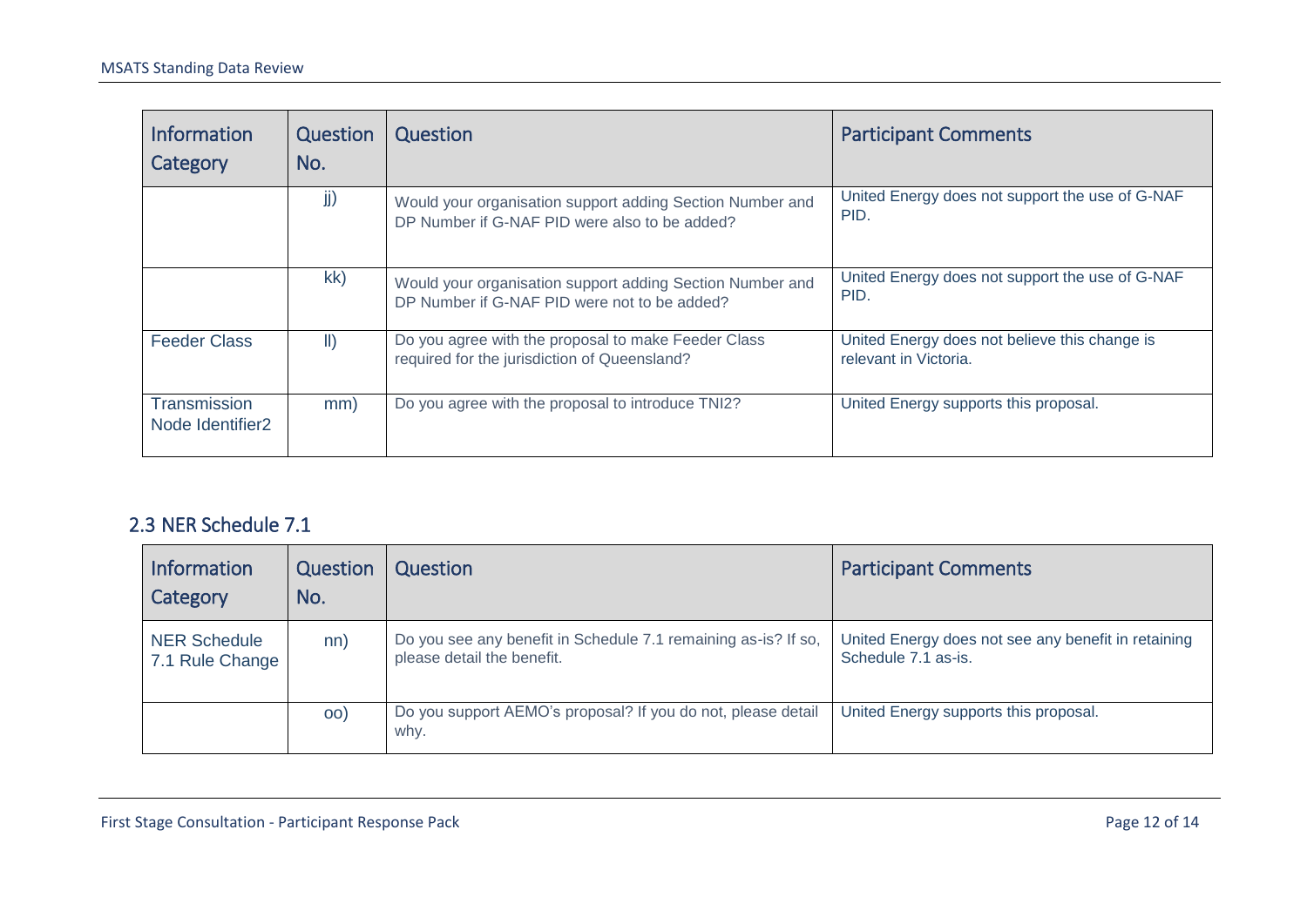| <b>Information</b><br>Category                                                           | Question<br>No. | Question                                                                                                                                                                     | <b>Participant Comments</b>                                              |
|------------------------------------------------------------------------------------------|-----------------|------------------------------------------------------------------------------------------------------------------------------------------------------------------------------|--------------------------------------------------------------------------|
| <b>Fields</b><br>referenced in the<br>NER that are not<br>implemented in<br><b>MSATS</b> | pp)             | Do you see any benefit in adding the aforementioned fields to<br>MSATS? If so, in which table would you propose they be<br>added and how can the quality of data be ensured? | United Energy does not see any benefit in adding<br>the fields in MSATS. |

# **3. Proposed Changes in Standing Data for MSATS Guideline**

<span id="page-12-0"></span>

| Section No/Field Name | <b>Participant Comments</b> |
|-----------------------|-----------------------------|
|                       |                             |
|                       |                             |
|                       |                             |
|                       |                             |